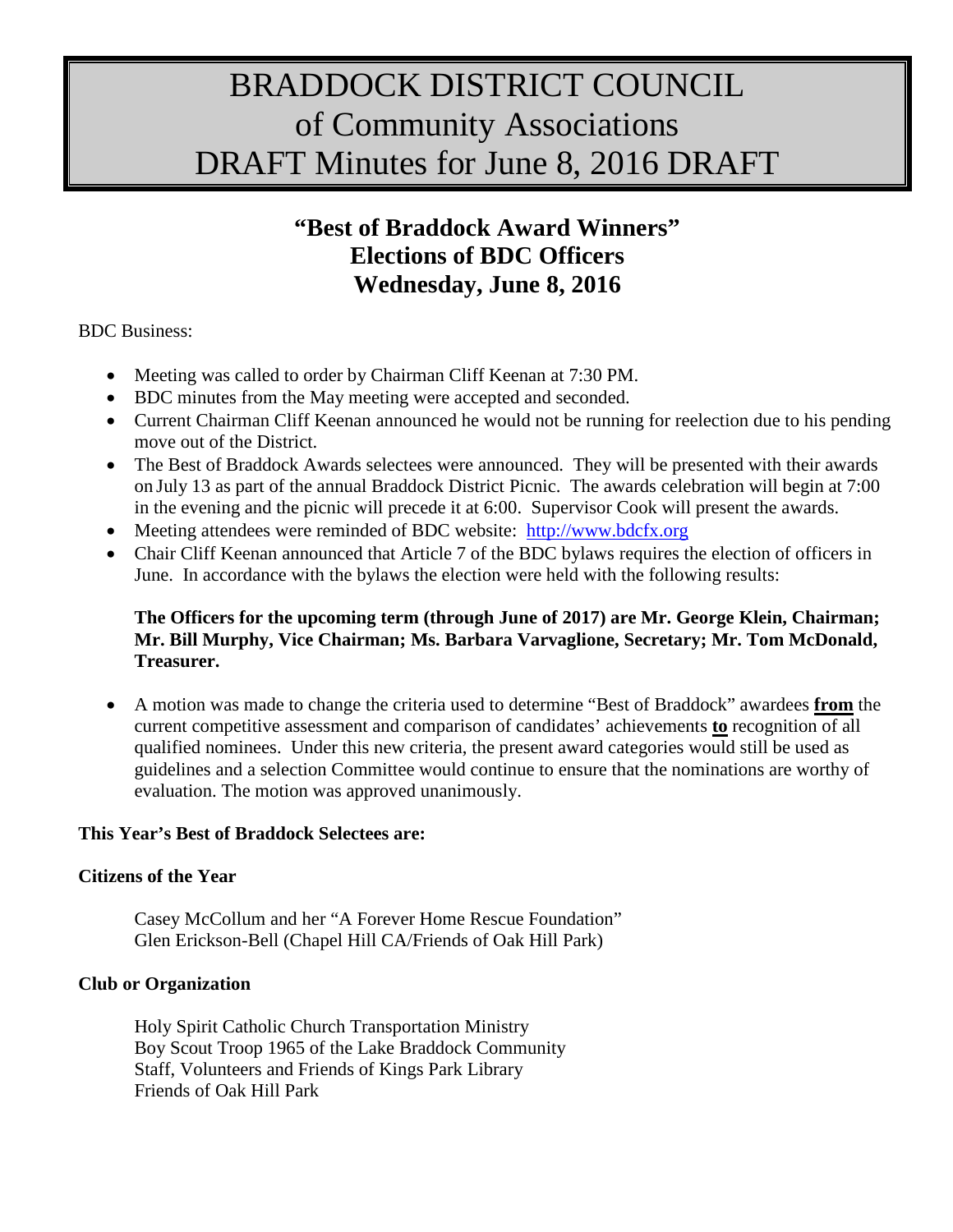#### **Young Person of the Year**

Bonnibelle Bishop (Woodson High School)

#### **Special Recognition**

Paula McKinley (Olde Forge/Surrey Square) Ron Luxenburg (Lake Braddock) Don Wallace

## Braddock District Council of Community Association, Inc. Treasurer's Report 2015 - 2016 Budget

#### June 8, 2016

The following is a summary of activities on the 2 funding programs of the Council:

| \$4,556.85 |
|------------|
|            |
|            |
|            |
|            |
|            |
|            |
|            |
|            |
|            |
|            |
|            |
|            |
|            |
|            |
|            |
| \$4,324.50 |
|            |
|            |

 \$1024.96 in the **Braddock Road Beautification** fund was transferred and merged with the balance of \$111.72 in the **Mary Read Memorial** fund for continuing update of the site. **Mary Read Memorial**

| Balance                               |              | \$1,136.68 |
|---------------------------------------|--------------|------------|
| <b>Total Checking Account Balance</b> | June 8, 2016 | \$5,461.18 |